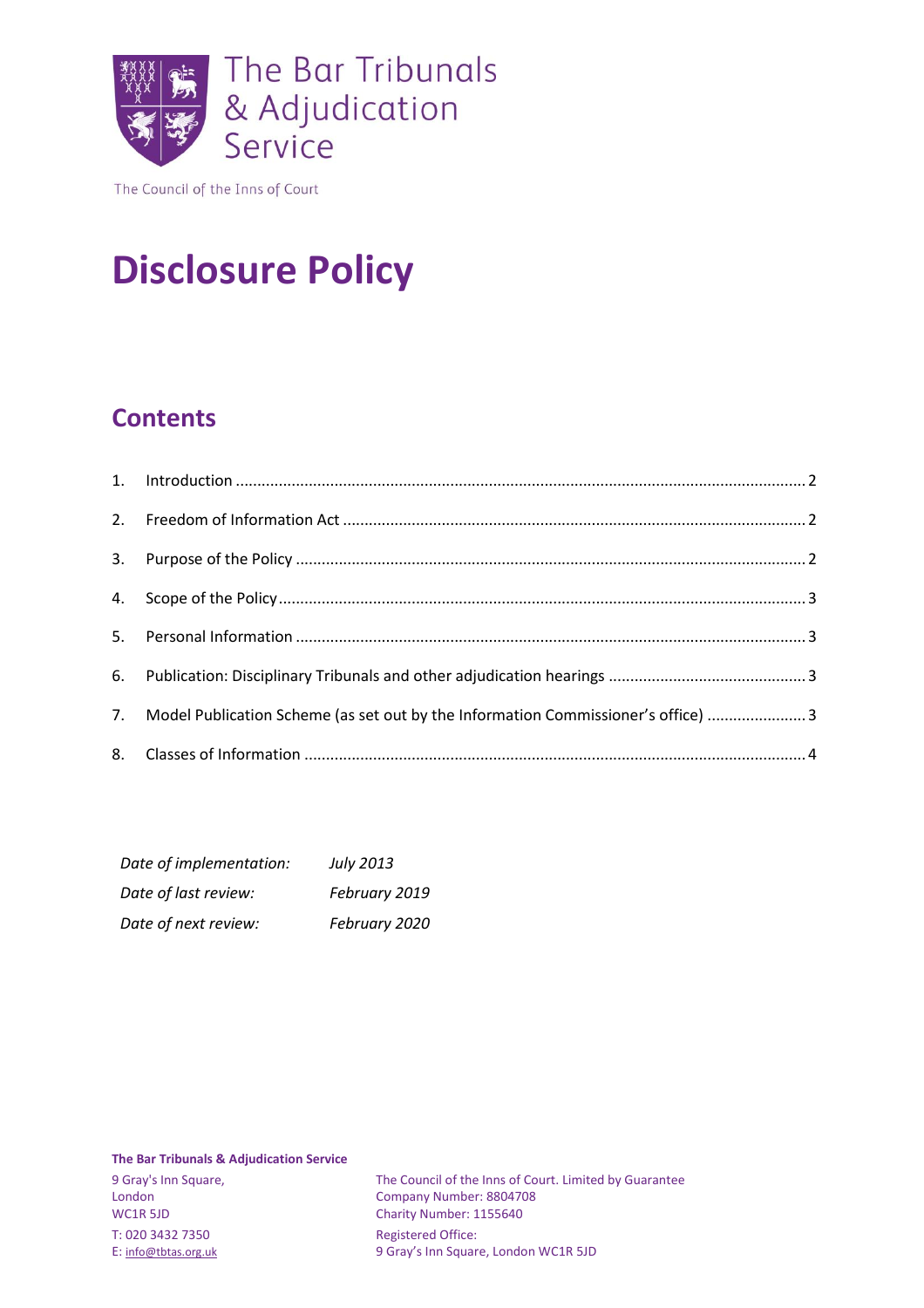### <span id="page-1-0"></span>**1. Introduction**

The Bar Tribunals and Adjudication Service ('BTAS') is responsible for recruiting; appointing, administering and adjudicating Disciplinary Tribunals, including Tribunals which consider the most serious allegations of professional misconduct against barristers. In addition to Disciplinary Tribunals, BTAS has similar responsibilities for Fitness to Practise hearings and Interim Suspension Panels for barristers.

BTAS also administers and supports the Inns' Conduct Committee (ICC), a committee responsible for adjudicating on any misconduct issues arising from applications for admission to an Inn of Court or misconduct matters relating to student members of an Inn.

# <span id="page-1-1"></span>**2. Freedom of Information Act**

The Freedom of Information Act 2000 provides public access to information held by public authorities. Public authorities are required to publish certain information about their activities and members of the public are entitled to request that information from public authorities.

The Freedom of Information Act 2000 does not apply to BTAS as it is not a public authority. However, BTAS has elected to follow the spirit of the Freedom of Information Act as far as possible to ensure organisational transparency and to also instil confidence in members of bar and the public.

Information means all recorded information held. It is not limited to official documents; it includes, for example, drafts, emails, and notes, recordings of telephone conversations and CCTV recordings. It is not limited to information BTAS has created, it also includes, for example, letters received from the public, although there may be a just reason not to release these.

### <span id="page-1-2"></span>**3. Purpose of the Policy**

The purpose of this policy is to promote openness and transparency across the disciplinary and adjudication services BTAS provides.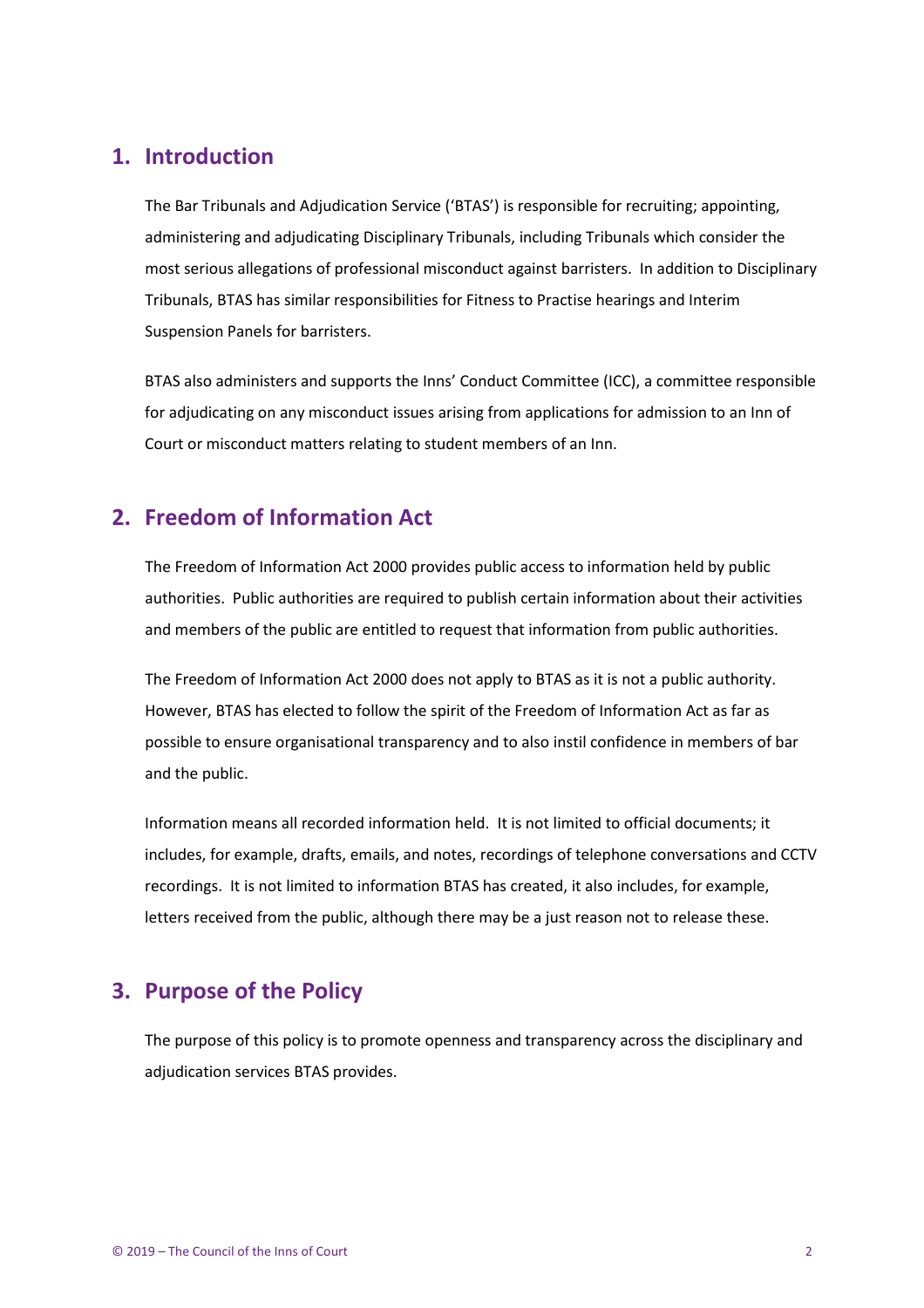### <span id="page-2-0"></span>**4. Scope of the Policy**

This policy adopts in its entirety, the model publication scheme as set out by the Information Commissioner's office.

As BTAS is not a public authority and not bound by the Act, there is no right of appeal of any of BTAS's disclosure decisions, although BTAS at its discretion may review any decision made.

# <span id="page-2-1"></span>**5. Personal Information**

To request personal information please refer to BTAS' Information Security policy. Information held about an individual is covered by the General Data Protection Regulation (GDPR).

# <span id="page-2-2"></span>**6. Publication: Disciplinary Tribunals and other adjudication hearings**

Please refer to the BTAS Publication Policy.

# <span id="page-2-3"></span>**7. Model Publication Scheme (as set out by the Information Commissioner's office)**

This model publication scheme has been prepared and approved by the Information Commissioner.

This publication scheme commits BTAS to make information available to the public as part of its normal business activities. The information covered is included in the classes of information mentioned below, where this information is held by BTAS.

The scheme commits BTAS:

- To proactively disclose or otherwise make available as a matter of routine, information, including environmental information, which is held by BTAS and falls within the classifications below.
- To proactively disclose or otherwise make available as a matter of routine, information in line with the statements contained within this scheme.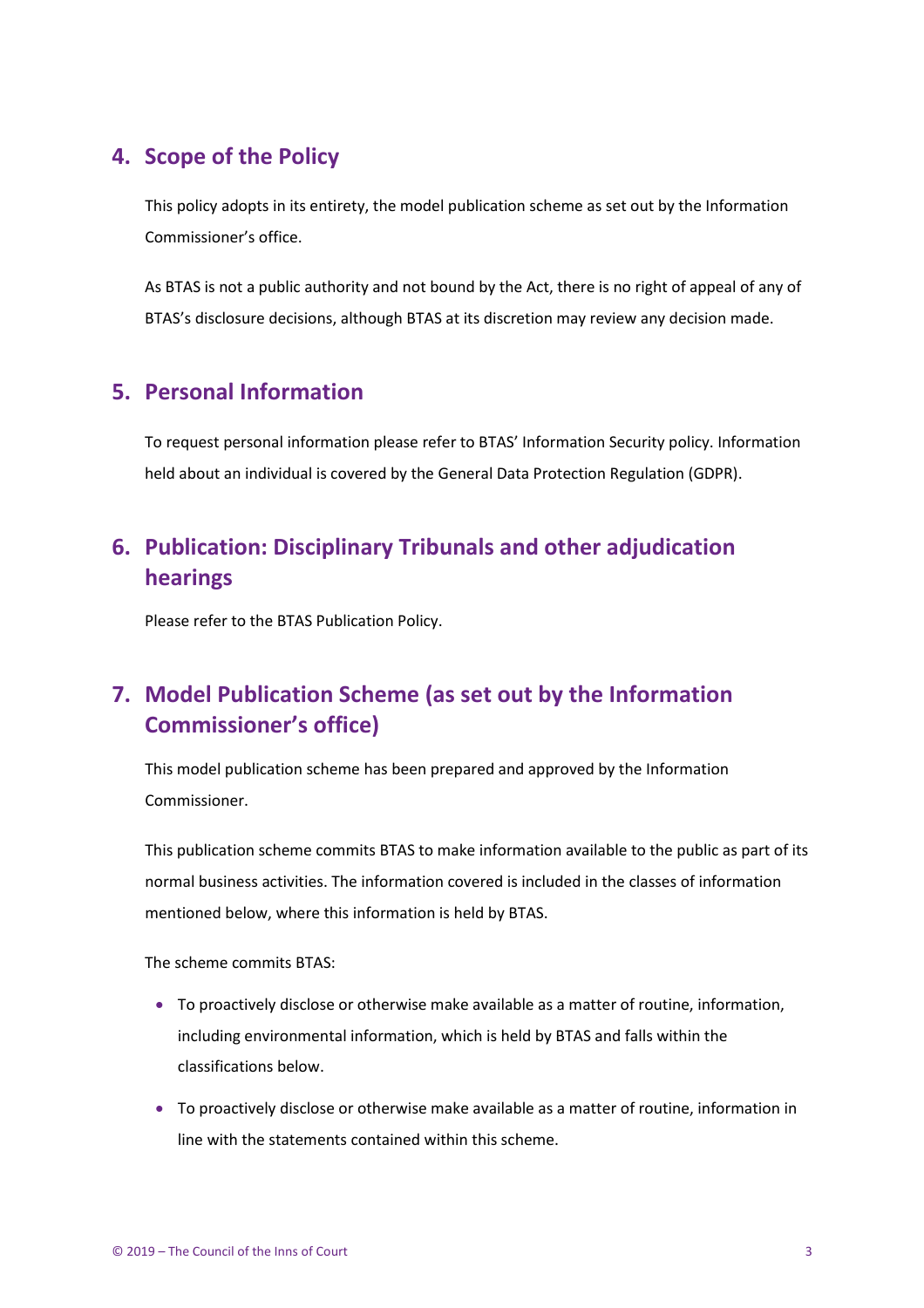- To produce and publish the methods by which the specific information is made routinely available so that it can be easily identified and accessed by members of the public.
- To review and update on a regular basis the information BTAS makes available under this scheme.
- To produce a schedule of any fees charged for access to information which is made proactively available.
- To make this disclosure policy available to the public.

# <span id="page-3-0"></span>**8. Classes of Information**

#### **i. Who we are and what we do**

Organisational information, locations and contacts, constitutional and legal governance.

#### **ii. What our priorities are and how we are doing**

Strategy and performance information, plans, assessments, inspections and reviews.

#### **iii. How we make decisions**

Policy proposals and decisions, decision making processes, internal criteria and procedures, consultations.

#### **iv. Our policies and procedures**

Current written protocols for delivering our functions and responsibilities.

#### **v. Lists and Registers**

Information held in registers required by law and other lists and registers relating to the functions of BTAS.

#### **vi. The Services we offer**

Advice and guidance, booklets and leaflets, transactions and media releases. A description of the services offered.

The classes of information will not generally include:

- Information the disclosure of which is prevented by law, or exempt under the Freedom of Information Act, or is otherwise properly considered to be protected from disclosure.
- Information in draft form.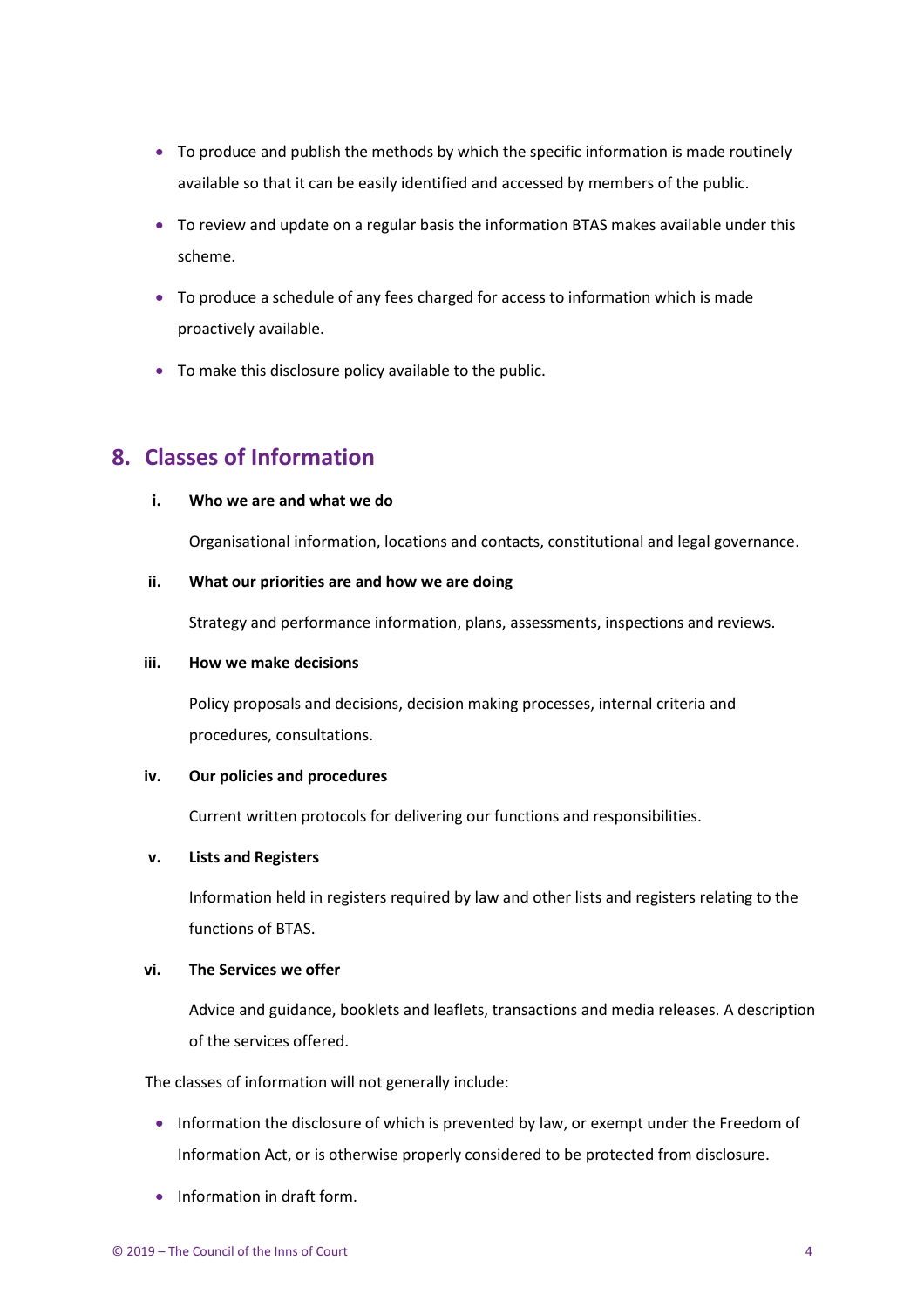• Information that is no longer readily available as it is contained in files that have been placed in archive storage, or is difficult to access for similar reasons.

#### **The method by which information disclosed under this scheme will be made available**

BTAS will indicate clearly to the public what information is covered by this scheme and how it can be obtained.

Where it is within the capability of BTAS, information will be provided on a website. Where it is impracticable to make information available on a website or when an individual does not wish to access the information by the website, BTAS will indicate how information can be obtained by other means and provide it by those means.

In exceptional circumstances some information may be available only by viewing in person. Where this manner is specified, contact details will be provided. An appointment to view the information will be arranged within a reasonable timescale.

Information will be provided in the language in which it is held or in such other language that is legally required. Where BTAS is required to translate any information, it will do so.

Obligations under disability and discrimination legislation and any other legislation to provide information in other forms and formats will be adhered to when providing information in accordance with this scheme.

#### **Charges which may be made for Information published under this scheme**

The purpose of this scheme is to make the maximum amount of information readily available at minimum inconvenience and cost to the public.

Material which is published and accessed on a website will be provided free of charge.

Charges will only be made where the cost of production for disclosure exceeds £50.00. Charges may be made for actual disbursements incurred such as:

- photocopying
- postage and packaging
- the costs directly incurred as a result of viewing information

Charges may also be made for information disclosed under this scheme where they are legally authorised, they are in all the circumstances, including the general principles of the right of